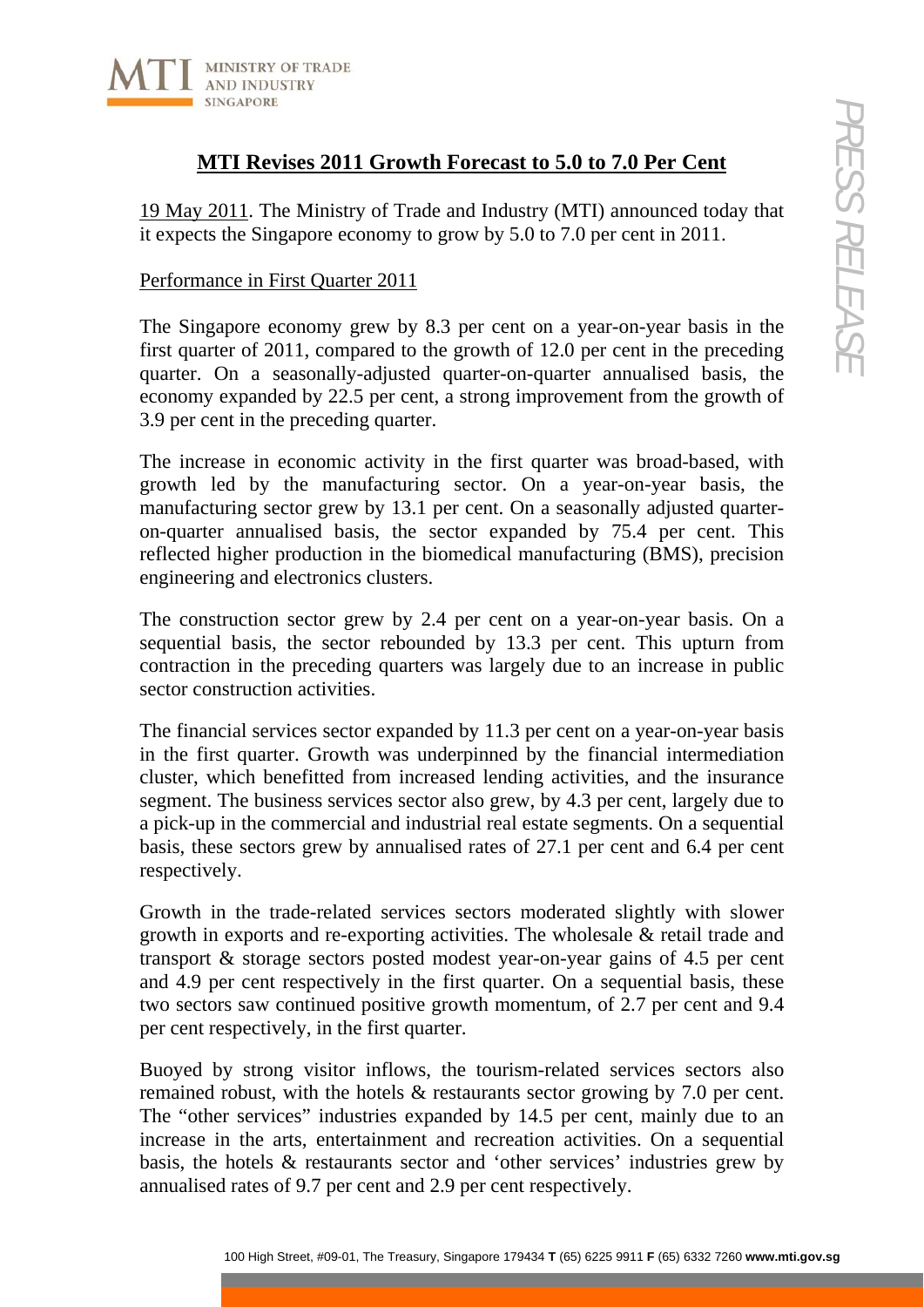

## Economic Outlook for 2011

The near-term external environment is expected to be conducive to Singapore's growth for the rest of 2011. The advanced economies remain on a path of modest recovery. In the US, household consumption will be supported by gradual improvements in the labour market, while business investment will be boosted by improving sales and healthy corporate balance sheets. In the EU, growth will be supported by rising exports and a modest recovery in household and business spending. In emerging Asia, growth is expected to remain healthy, on account of continued improvements in domestic demand despite recent monetary tightening measures.

**Outlook For 2011**<br> **Current estant 20111.** The advanced economistic streating on a path of<br>
the rest of 2011. The divider murket, while business investment will be supported by<br>
proprocements in the labour murket, while There are also industry-specific factors that will underpin growth in the Singapore economy. In particular, growth in the manufacturing sector will be bolstered by new plant operations in the chemicals cluster. The sector will also be boosted by inventory building activities in the BMS cluster in anticipation of stronger global demand. In the financial services sector, lending and insurance activities will be supported by the continued recovery in the domestic and regional economies. Sentiment-sensitive industries within the sector could also see some improvement, as fund managers have started rebalancing their portfolios towards Asia.

However, there are several downside risks to growth. These include continued concerns of sovereign debt sustainability in Europe, further increases in global oil prices arising from the political turmoil in the Middle East and North Africa region, and a prolonged disruption of industrial activities in Japan. Domestically, a tight labour market will add to business cost pressures.

Barring any escalation of these downside risks, the near-term outlook for the Singapore economy remains positive. On account of the better-than-expected and broad-based expansion in the first quarter, as well as the expected boost to growth from industry-specific factors in the rest of the year, the Ministry of Trade and Industry has upgraded the GDP growth forecast for 2011 from 4.0 to 6.0 per cent to **5.0 to 7.0 per cent.**

MINISTRY OF TRADE AND INDUSTRY 19 May 2011